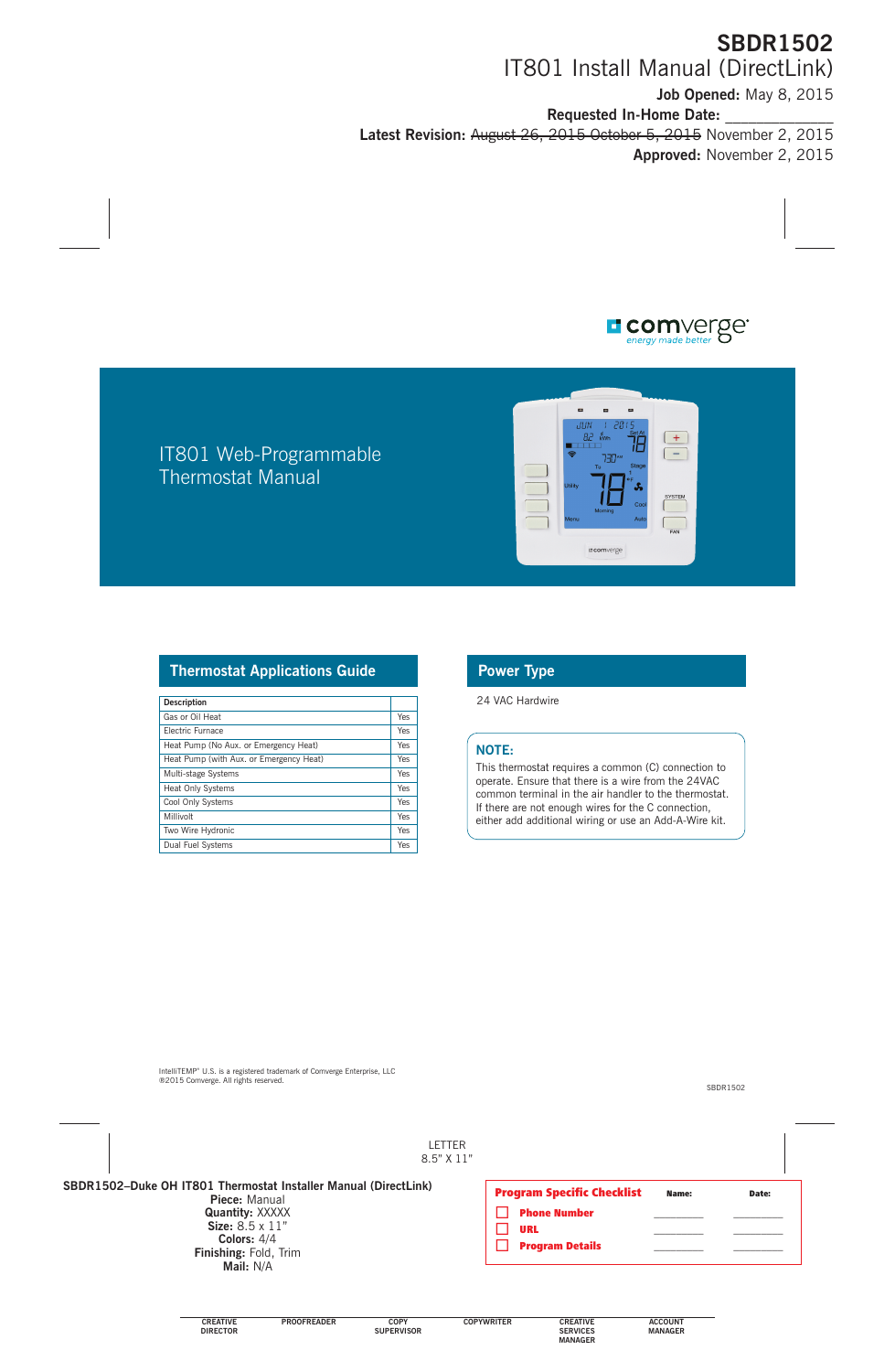# THERMOSTAT QUICK REFERENCE

### Getting to know your thermostat





### Module Slot

The module slot is the housing for the communications radio module that allows your thermostat to communicate to your utility.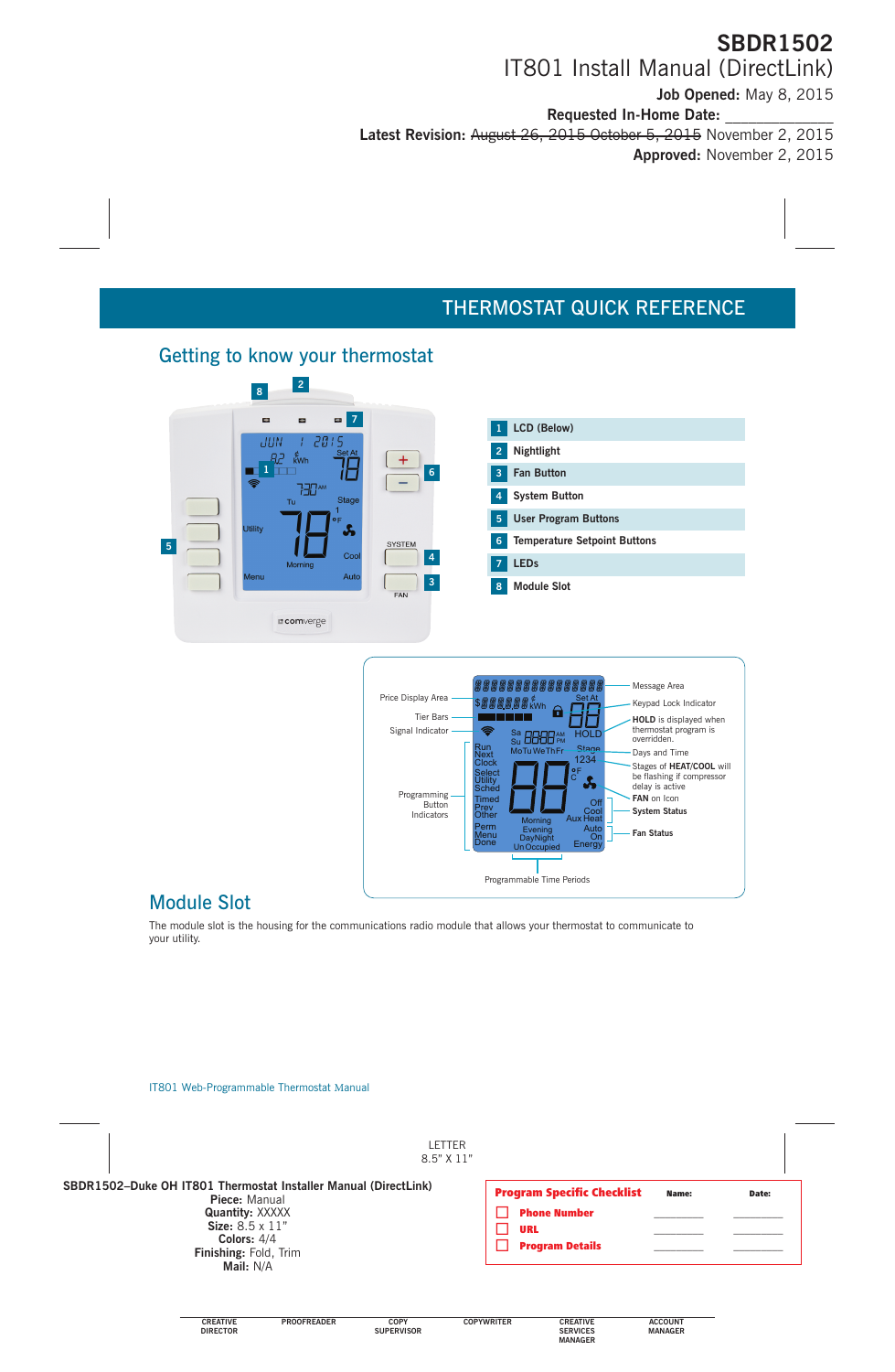## Set Program

The IntelliTEMP DirectLink is shipped with an energy-saving schedule pre-programmed. You can customize this default program by following the steps below if the pre-programmed schedule is not ideal for your needs.

## Set Program Schedule

**1.** From the main operating screen, press **MENU**.

#### **2.** Press **SCHED**.

NOTE: Mo is displayed to indicate that Monday's Time of Day (TOD) schedule is selected. HEAT is displayed to indicate that the heat mode programming is selected. The first TOD period\* for your configuration is displayed to indicate the TOD period being programmed.

NOTE: To program the **COOL** schedule, press the **SYSTEM** button until **COOL** is displayed and follow steps 3 through 10.

- **3.** Time is flashing to indicate it is the value to be changed. Use the  $\left| + \right|$  or  $\left| \right|$  key to make your time selection.
- **4.** Press **NEXT** to advance to the setpoint for the TOD period.
- **5.** The setpoint is flashing to indicate it is the value to be changed. Use the  $\left( + \right)$  or  $\left( \right)$  key to make your setpoint selection.
- **6.** To run the fan continuously during this TOD period, press the **FAN** key to change the setting from AUTO to ON.
- **7.** Press **NEXT** to advance to the next TOD period.
- **8.** Repeat steps 3 through 7 for the remaining TOD periods for that day.
- **9.** Once all TOD periods have been programmed for the first day, repeat steps 3 through 8 for the remaining days.
- **10.** When complete, press **DONE** to return to the main operating screen.

**\*MORNING** for 4 TOD, **DAY** for 2 TOD, **OCCUPIED** for Commercial thermostat setting

Programming Tip: Rather than going through all of the weekdays to modify the Sa or Su programming, you can press **PREV** after entering the schedule programming screen to jump to the end of the week and go backward through the schedule programming.

#### **NOTE:**

If the thermostat is configured for 2 TOD periods or the commercial setting is set to ON, there will only be two (2) TOD periods per day to program.

#### **A Note about Programmable Fan:**

The programmable fan feature will run the fan continuously during any time period it is programmed to be on. This is the best way to keep the air circulated and to eliminate hot and cold spots in your building.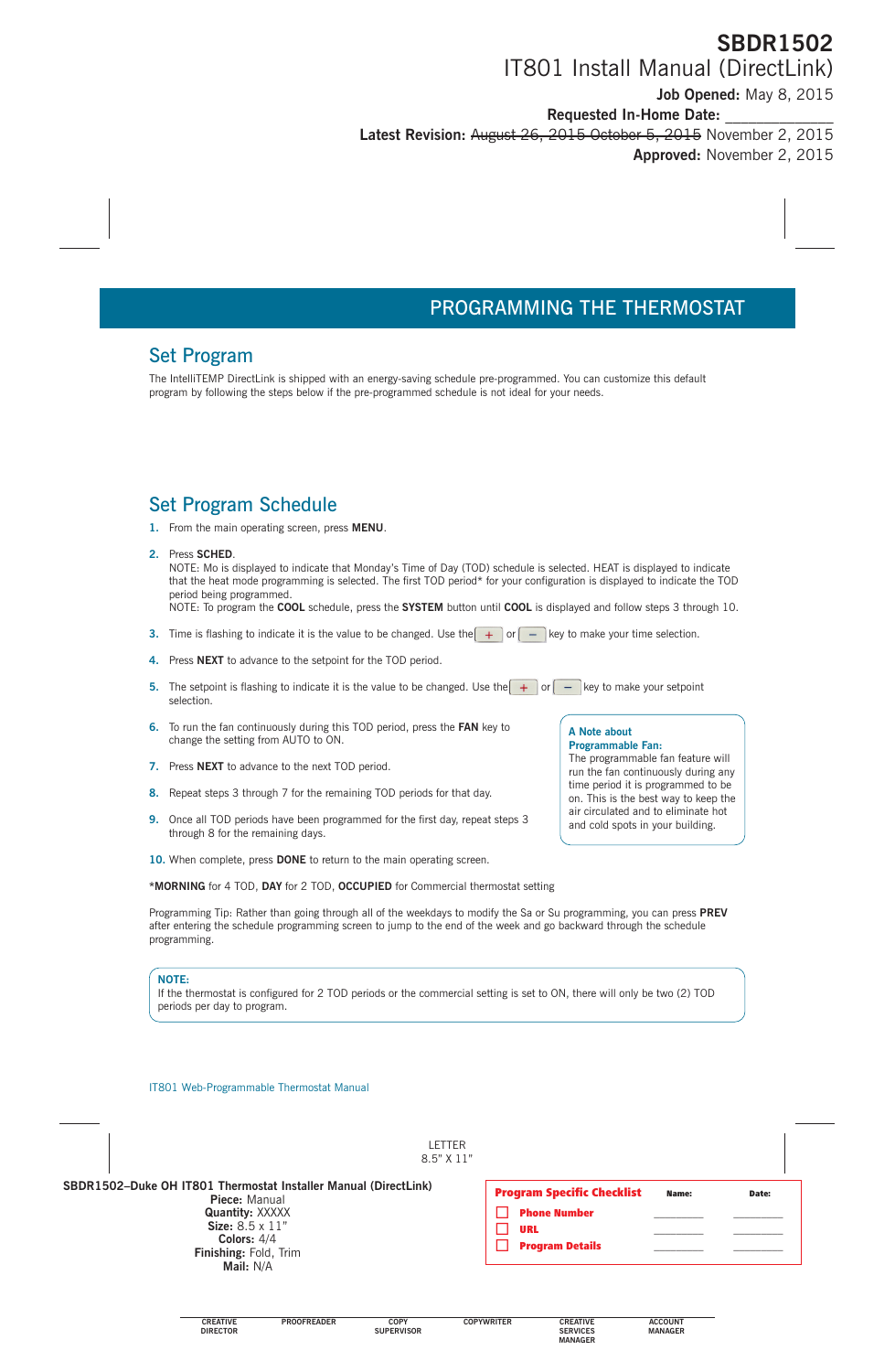# PROGRAMMING THE THERMOSTAT

### Set Clock

Follow the steps below to set the day of the week and current time:

- **1.** Press **MENU**.
- **2.** Press **CLOCK**.
- **3.** Time Zone will be flashing. Use the  $\left( \begin{array}{c} + \\ + \end{array} \right)$  or  $\left( \begin{array}{c} \\ \end{array} \right)$  key to select the current time zone.
- **4.** Press **NEXT**.
- **5.** Daylight Saving Time is flashing. Use the  $\leftarrow$  or  $\leftarrow$  key to select ON or OFF. Press NEXT.
- **6.** The current HOUR is flashing. Use the  $\boxed{+}$  or  $\boxed{-}$  key to select the current hour. When using a 12-hour clock, make sure the correct a.m. or p.m. choice is selected. Press **NEXT**.
- **7.** The current MINUTES is flashing. Use the  $\left| + \right|$  or  $\left| \right|$  key to select the current minutes. Press **NEXT**.
- **8.** The current MONTH is flashing. Use the  $\left( \begin{array}{c} + \\ + \end{array} \right)$  or  $\left( \begin{array}{c} \\ \end{array} \right)$  key to select the current month. Press **NEXT**.
- **9.** The current DATE is flashing. Use the  $\left( \begin{array}{c} + \\ + \end{array} \right)$  or  $\left( \begin{array}{c} \\ \end{array} \right)$  key to select the current date. Press **NEXT**.
- **10.** The current YEAR is flashing. Use the  $\left( + \right)$  or  $\left( \right)$  key to select the current year.
- **11.** Press **DONE** when completed.